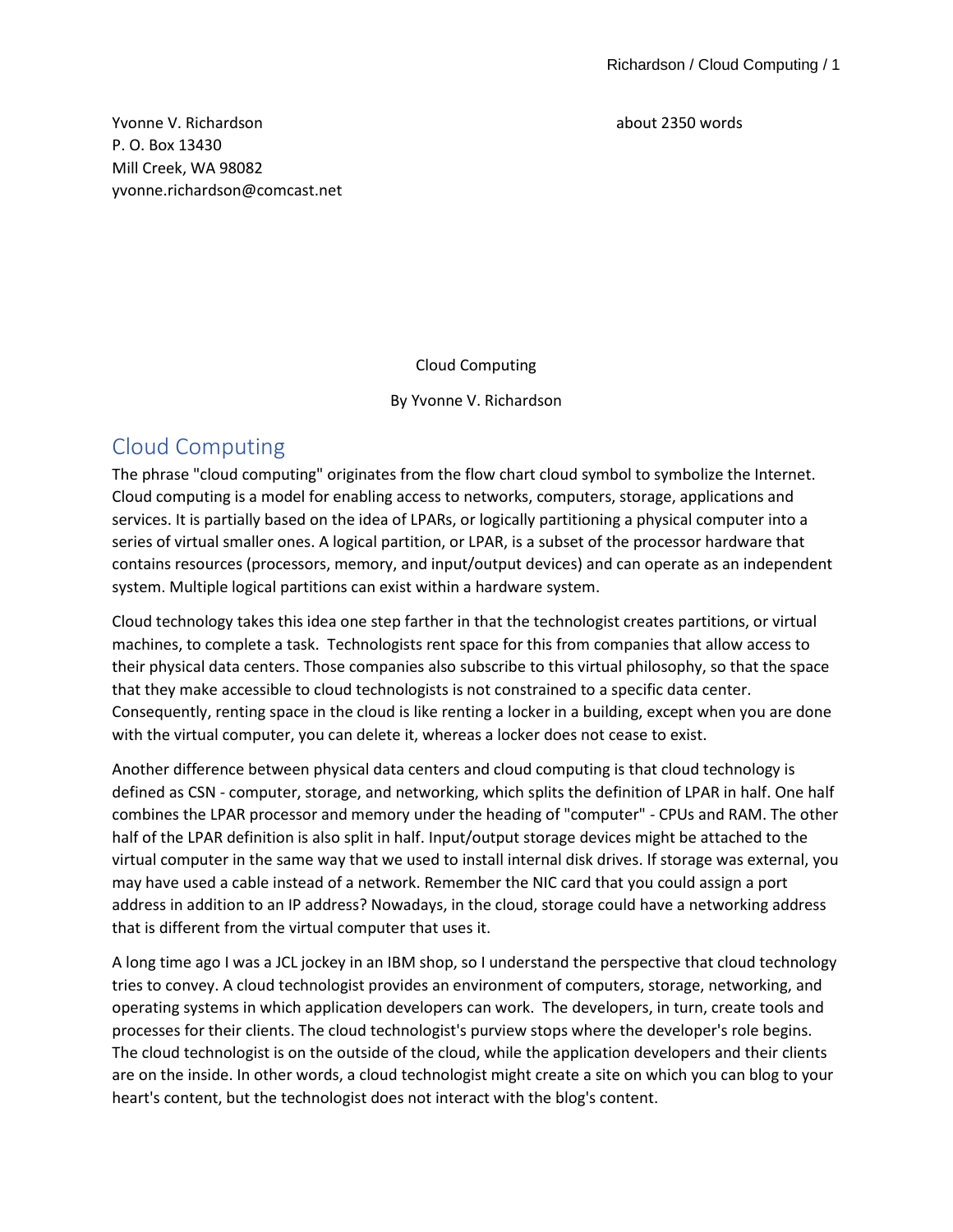# Acquiring Cloud Skills

I recently completed a certificate in a cloud technology bootcamp. A bootcamp is a short, intensive, and rigorous course of training, in a format that differs from a college quarter. This bootcamp was a little short on the rigor, as traditionally defined by educational institutions, but it makes up for that by being online in a 24-7 format. The program's goal was to quickly develop the necessary cloud skills for individuals who want to increase their employability in an ever-changing job market.

The class relied heavily on open-source software, which is code that is designed to be publicly accessible--anyone can see, modify, and distribute the code as they see fit. Tools were available for free or for a small fee, which is reasonable for an educational experience. The class really values learning by building and doing, and with more practice, the average individual can converse about and use cloud tools. If you have a computer that uses any major operating system and has access to the Internet, you can configure and monitor cloud services.

# Speed-Reading the Cloud

As is customary for a bootcamp or any other immersion experience, there was way too much information presented for the timeframe, and it felt like I had registered for five or six college courses and then skimmed them until it was time for midterms. At that point, I was supposed to consider the topic to be complete and continue to the next one. The pace and the depth provided some bewilderment, but the course taught the basics of many tools that are vital to succeeding in the cloud computing world.

Like speed reading, which changes how you select information to process, this course presented concepts which illustrate the main ideas associated with each real-world software tool. The conceptual overview included enough tools for a cloud technologist to provision businesses and serve customers. Individuals who already have a cloud computing background, or data center/machine room experience, would appreciate the overview, which included basic installation and validation of cloud components.

Another reason for the speed-reading approach was to teach you that information that you do not have, but that you require to complete a task, is probably available in online manuals. By the time you have questions, you know how to research answers in a reasonable amount of time. Concepts like CI/CD and database partitioning were reserved for more advanced courses.

The course was vendor-neutral, so as to provide exposure to tools and solutions from many companies. It was aware of, but did not exactly try to avoid, the turbulence that happens when pioneering software companies carve out niches and then compete. For example, Chef is a configuration management tool that streamlines the task of configuring and maintaining a company's servers. It was the full-meal deal for a long time, until Terraform ate a large piece of the Chef market.

As another example, Docker is an open-source platform for building, deploying, and managing containerized applications. It became one of the leading full-service tools, and then Kubernetes came along and took a bite out of Docker. Kubernetes is used to coordinate and schedule containers, allowing for application upgrades without interruption of service. Chef, Terraform, Docker, and Kubernetes are supported by a number of vendors, but the Docker-Kubernetes-Terraform toolset seems to be the one that provides the most automated cloud services to businesses.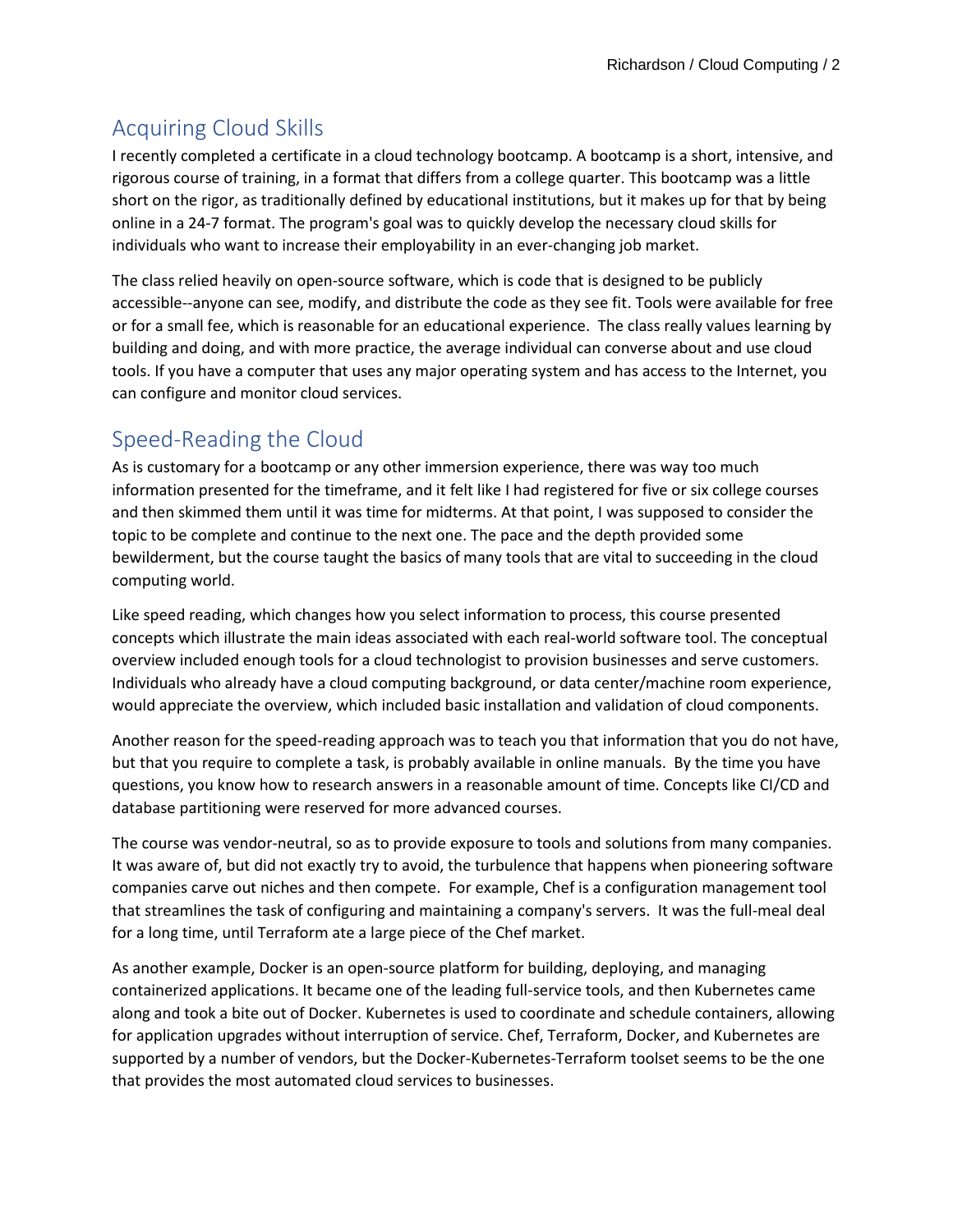# Cloud Control

In the cloud, the command-line interface is one of the primary tools that is used to provision virtual machines and containers by running tasks, or by combining tasks into scripts. The interface uses languages like bash or PowerShell, and it enables an individual to understand and control what they are doing in the cloud. The results are similar to the automated products and services that cloud vendors offer on their Web pages. Any scripts that used tools from one vendor can be customized to use tools from another vendor.

It is good practice to learn one tool reasonably well, and then explore similar ones after you have mastered the basic concepts. For example, the installations of Octopress and WordPress were reasonably straightforward, but the installation of other blogging tools is left as an example for the user.

# Cloud Tool Map

This outline categorizes over 80 basic cloud components. It includes methodologies and perspectives for specific tools, or you can scan the sections for the information you need to build your cloud. This is by no means intended to be a comprehensive list, but it may help you make sense of the bewildering array of technologies that are displayed in Internet searches and on cloud provider Web sites.

## 1. Services and Service Models

*These service models illustrate how cloud components are related, and may assist new technologists to select tools and build network models with which to support customers.*

## • Infrastructure as a Service (IaaS)

Infrastructure as a Service (IaaS) is first. It is on-demand access to cloud-hosted servers, storage and networking, and is required for running applications and batch processing in the cloud.

## • Platform as a Service (PaaS)

Platform as a Service (PaaS) is second. PaaS is the underlying infrastructure for application or service development. PaaS is often built on top of an IaaS platform, and may include items like databases so that the applications can run. Platforms like Heroku or Apache can handle operations for DevOps so that the devs can focus more on development and rapid deployment.

## • Software as a Service (SaaS)

Software as a Service (SaaS) is built on top of PaaS. Cloud-hosted application software includes items like email, Office 365, or Salesforce.

## 2. Security

*How much security is appropriate for your network is implementation-dependent.*

| Certification (HTTP vs HTTPS)               | Keys and key pairs                    |
|---------------------------------------------|---------------------------------------|
| Credentialing                               | Secure Shell (ssh)                    |
| Domain Name System (DNS) sellers            | Secure Sockets Layer (SSL)            |
| <b>Domains</b>                              | Transport Layer Security (encryption) |
| Internet Corporation for Assigned Names and | Virtual Private Networks              |
| Numbers (ICANN)                             |                                       |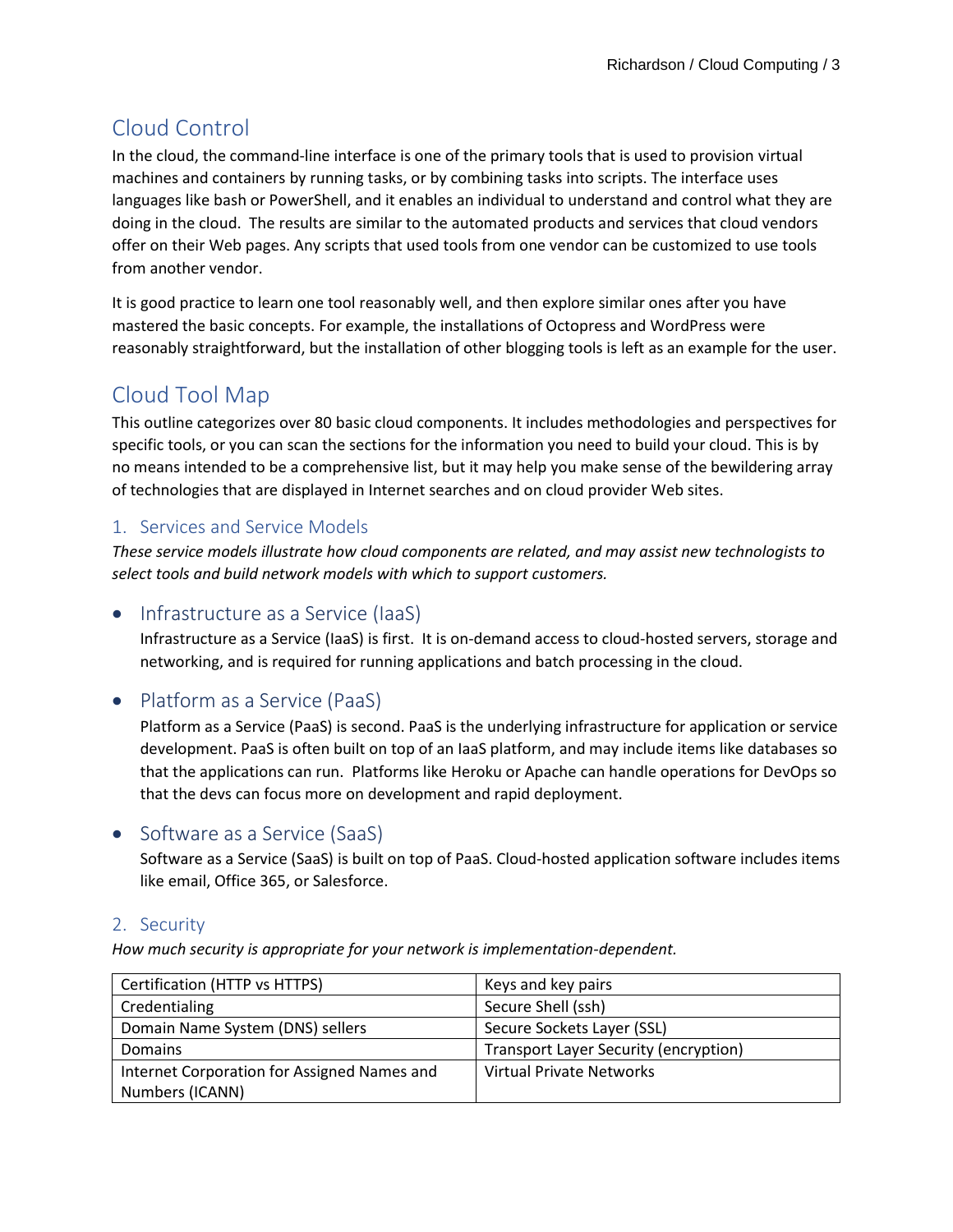#### 3. Basic Cloud Services

*These services can be provided without a large or complex cloud network.*

| <b>Blogging</b>                                 | <b>Email Hosting</b>                         |
|-------------------------------------------------|----------------------------------------------|
| Cloud storage: Amazon S3, Digital Ocean Spaces, | Static Web site Generators: Hugo, Octopress, |
| Google Cloud, Microsoft Azure Blob              | Pelican                                      |
| Content management service                      | Virtual machines                             |
| e-Commerce                                      | Containers (similar to virtual machines)     |

#### 4. Network Infrastructure

*When using more than one computer, these components can be used in any network, whether LAN, WAN, or cloud. This includes replication across content delivery networks.*

| <b>Content Delivery Networks</b>   | Ports                         |
|------------------------------------|-------------------------------|
| Domain Routing (CIDR)              | Proxies                       |
| Gateways                           | <b>Routing Tables</b>         |
| Load Balancing                     | Subnets                       |
| <b>Network Address Translation</b> | Virtual Private Clouds        |
| Network security groups            | Virtual Private Network (VPN) |

#### 5. Source Sharing

*Source code repositories allow developers to share and update code over the Net.*

- GitHub
- DockerHub for images (similar to ISOs)
- BitBucket

#### 6. Operating Systems

*According to Fossbytes.com, in 2015, Ubuntu Linux was the most popular cloud operating system. The ones we used most often during the bootcamp were Ubuntu or Ubuntu-based, although operating systems like Google Chrome and Windows Azure are also used in the cloud.*

## 7. Programming Languages

*Some tools expect specific languages to be installed on the computer on which the tools will run. You may or may not need to learn the individual languages. A quick Internet search will display a definition of the tool from Wikipedia or from the manufacturer.*

| Bash                                       | PHP (aka Perl) |
|--------------------------------------------|----------------|
| <b>Best Practices</b>                      | PowerShell     |
| Bundle (Bundler)                           | Python         |
| Domain-Specific Language (DSL)             | Rails          |
| Editors: VS Code, gedit, nano, Notepad, vi | Ruby           |
| Helm                                       | RubyGems       |
| Jekyll                                     | Spring         |
| <b>JSON</b>                                | YAML           |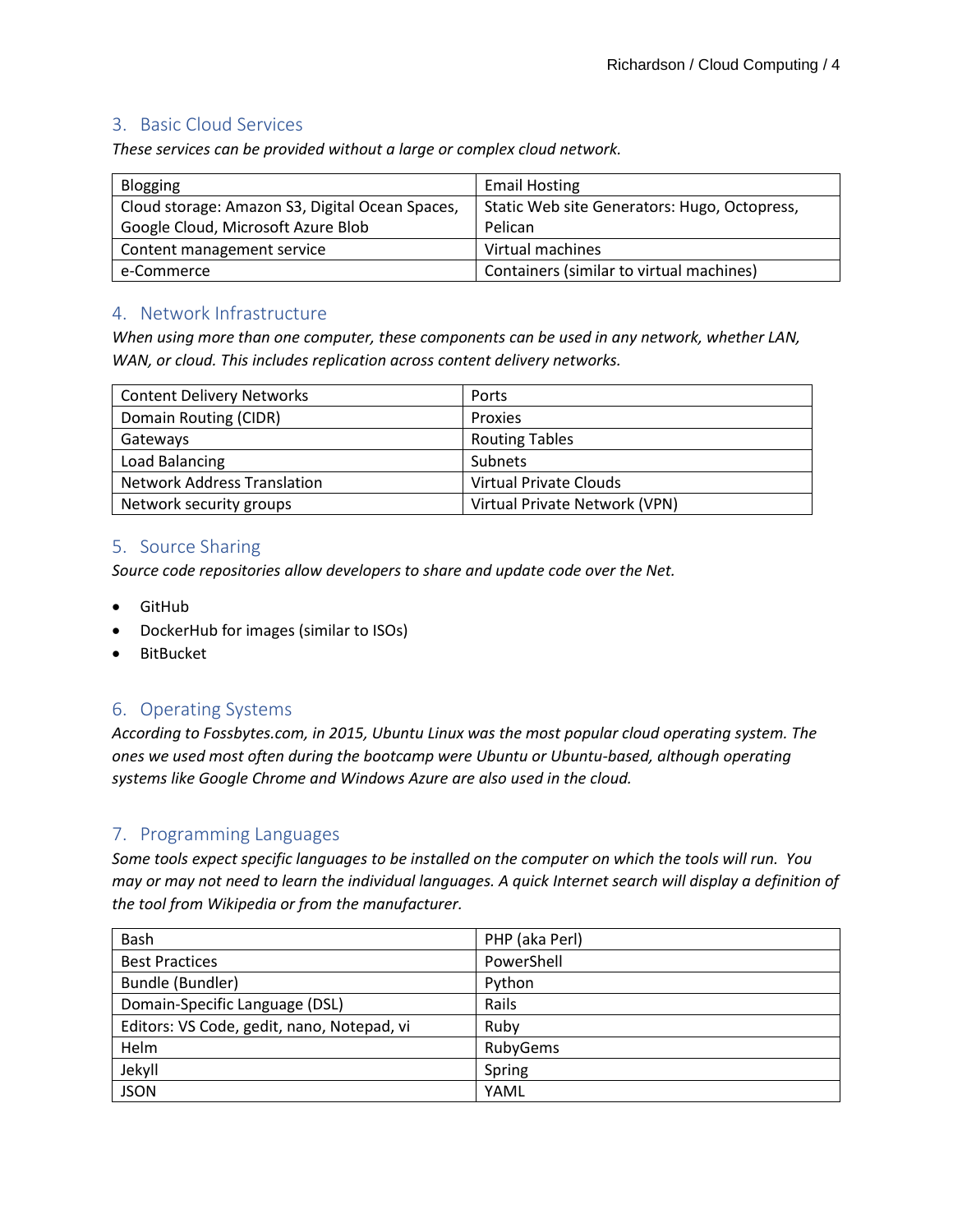### 8. Databases

*Some tools expect specific databases to be available. You need to locate the ones that are most compatible with the front end that your AppDevs will use: sql-based, key-value pair-based, and others. Only the databases that were required for simple cloud applications were used.* Advanced configuration, p*artitioning and tuning were outside of the scope of the bootcamp course.*

- MySql
- **Postgres**

## 9. Applications and Software

*Software as a Service is a category of tools that is primarily on top of the platforms that you have built with components in items 4 through item 8, although in some instances, the tools might be considered one of the previous categories.*

- Content management systems WordPress, et al
- File Conversion image- and video-based
- Media Streaming
- Site reliability and availability tools
- Web Servers Apache, NGINX

## 10.Maintenance

*Data centers must be planned and maintained. This includes hardware and virtual containers as well as applications, data, and persistent storage.*

| Architectural maps or diagrams | Health checks                 |
|--------------------------------|-------------------------------|
| <b>Backups</b>                 | Logging                       |
| Batch processing               | Methodology                   |
| Capacity planning              | Monitoring                    |
| Cheat sheets and manuals       | Run books and playbooks       |
| Configuration scripts          | <b>Scaling</b>                |
| Documentation                  | <b>Snapshots and Restores</b> |

## 11.Configuration Management and Automation

*Defining cloud infrastructure as code allows you to programmatically split applications into roles, and then assign the roles to separate nodes within the network. These tools are used to plan, document, and execute the scripts that define the network, services, applications, connectivity, and replication.*

- Ansible
- Chef
- Docker
- Terraform
- Docker Compose